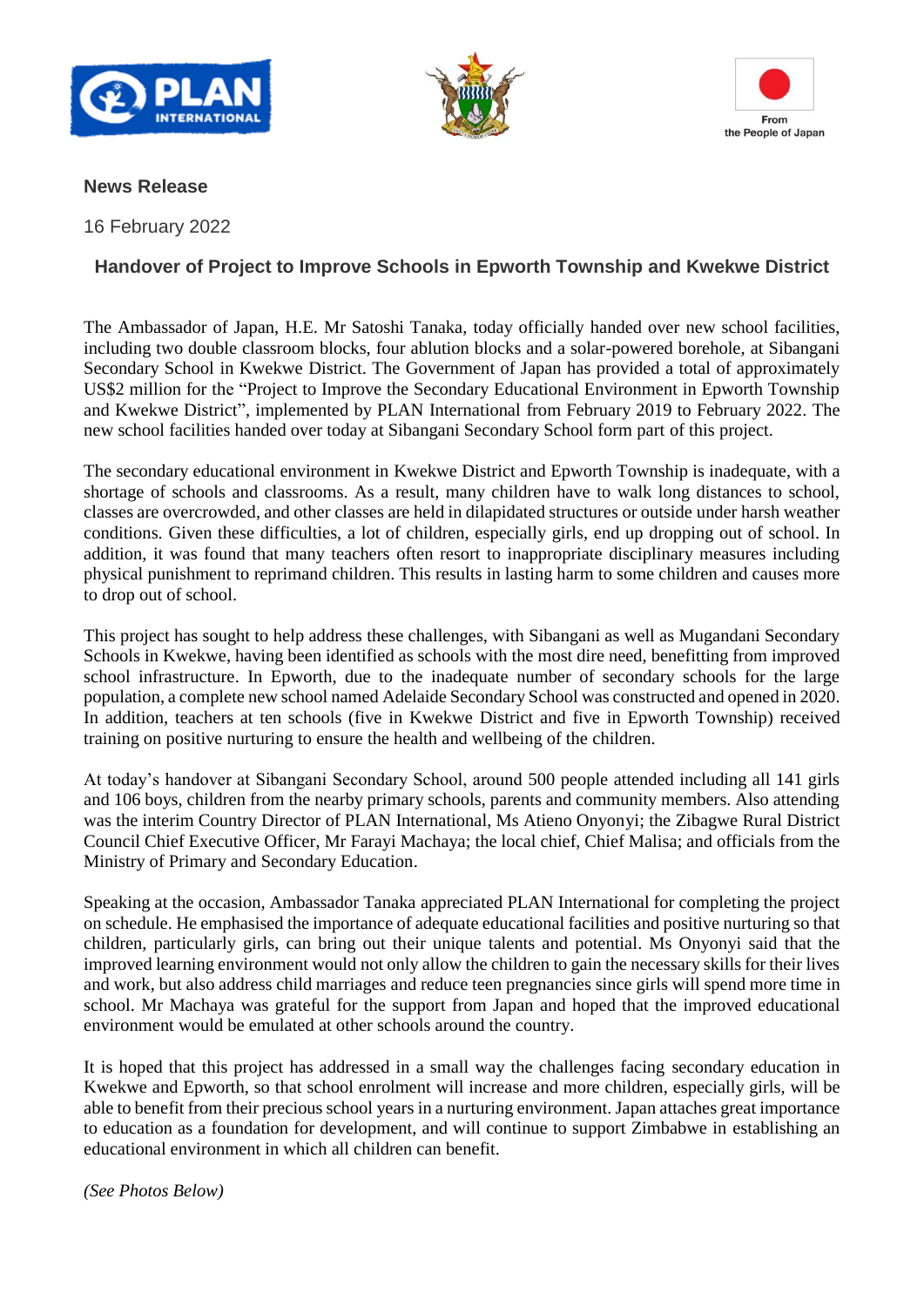

Ambassador Tanaka's Speech **Ribbon-Cutting Ceremony** 





**Students in their New Classroom Students outside a New Classroom Block**





**The New Solar-Powered Borehole Students Enjoying Water from the New Borehole**